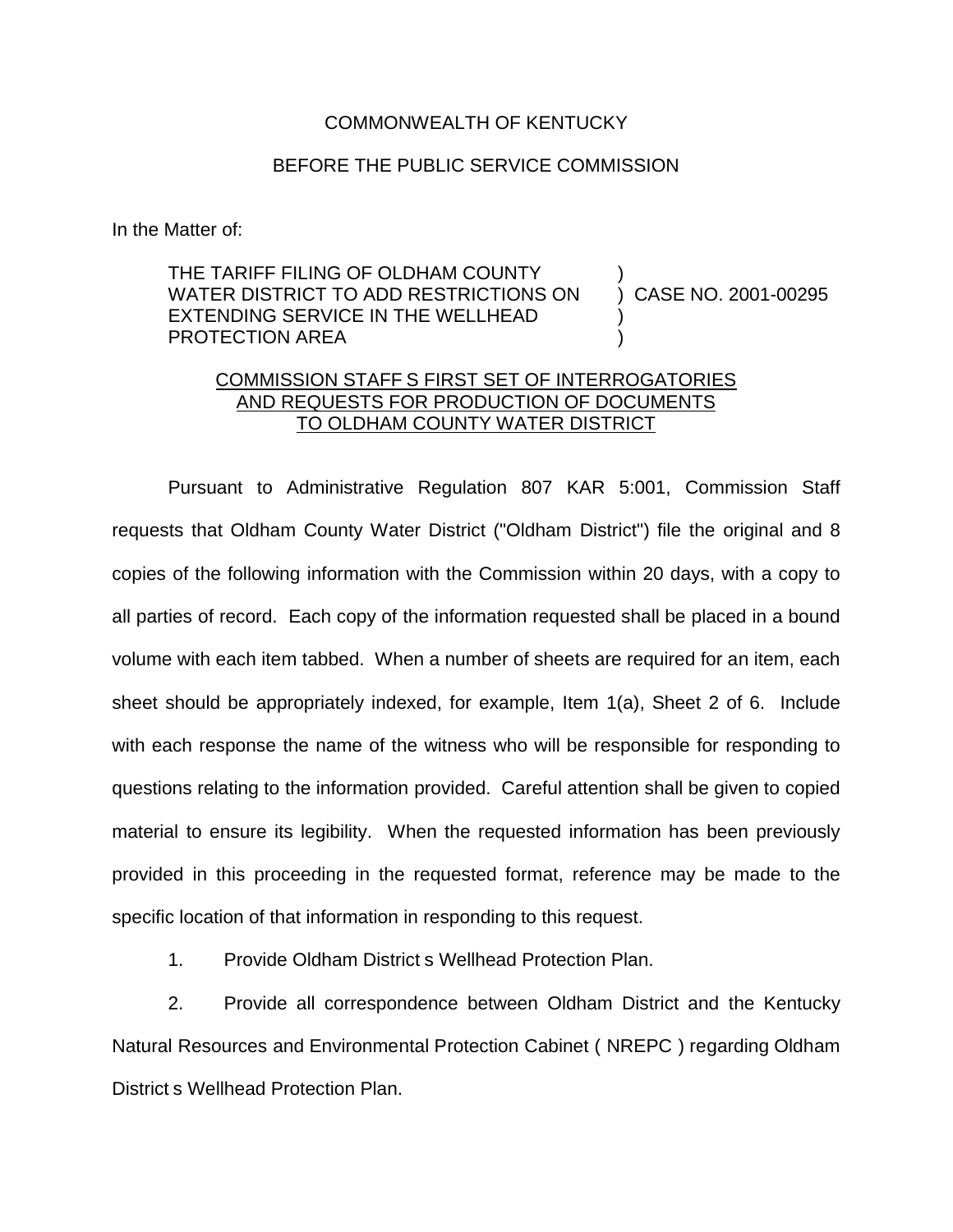3. Provide the minutes of each meeting of Oldham District s Board of Commissioners in which Oldham District s Wellhead Protection Plan was discussed.

4. Describe the process that Oldham District used to develop its Wellhead Protection Plan.

5. State the names and positions of each person involved in the development of Oldham District s Wellhead Protection Plan.

6. Provide a map of Oldham District s service area that shows the boundaries of each of Oldham District s Wellhead Protected Areas.

7. Provide a map of Oldham District s Wellhead Protected Areas and indicate on this map the portion of the area(s) that Oldham District owns.

8. Provide all correspondence between Oldham District and any local planning and zoning commission(s) regarding restrictions on the use of property within Oldham District s Wellhead Protected Areas or the required construction of additional facilities such as a sewage treatment facility.

9. List and describe each meeting between officials of Oldham District and any local planning and zoning commission(s) regarding restrictions on the use of property within Oldham District s Wellhead Protected Areas or the required construction of additional facilities such as a sewage treatment facility.

10. Provide all correspondence between Oldham District and the Oldham County Health Department regarding Oldham District s Wellhead Protection Plan or the presence of septic systems within Oldham District s Wellhead Protected Areas.

-2-